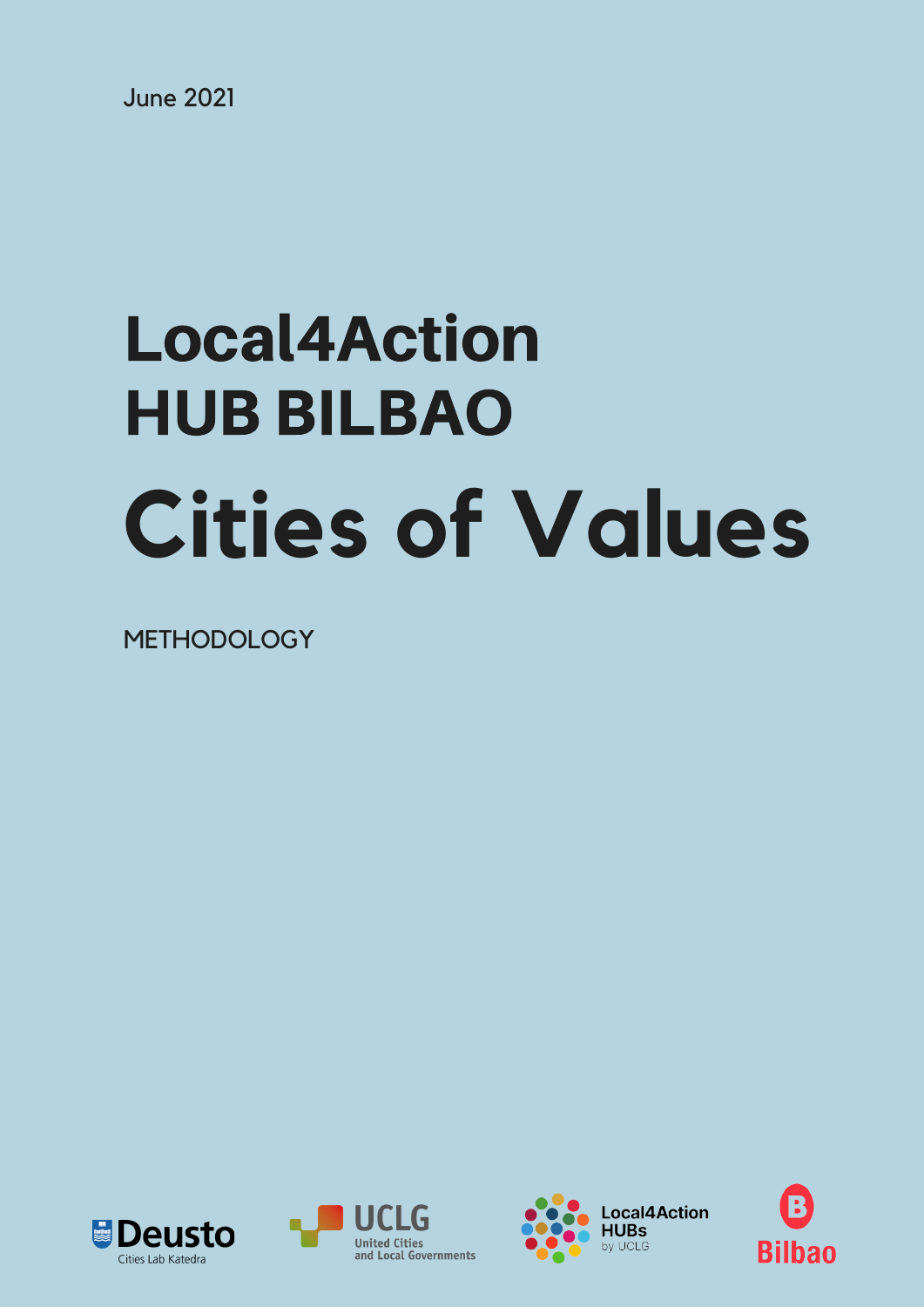### **Methodology**



Non-presential work of the cities participating in the Local4action HUB BILBAO, through the reflection, completion and sending of forms created specifically for the theme proposed for each Forum. If the global health context and/or convenience suggests it, the Forums could be held in person.



Reflection, experience sharing and consensus decision-making in the online synchronous sessions of the Forums.



There will be an online platform/site where all participants can access all relevant information, and where documents and results will be shared throughout the process.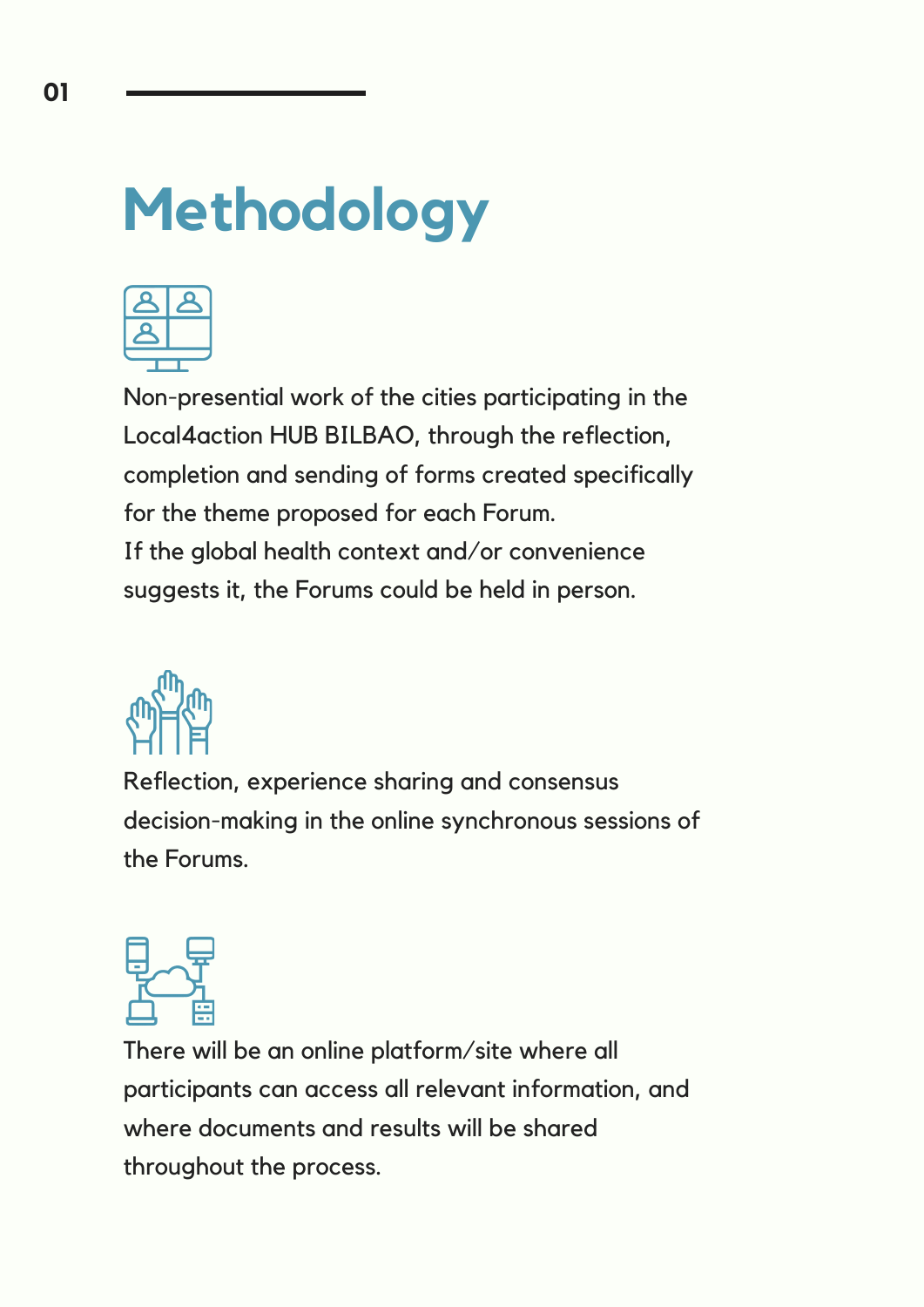### **Roadmap**

The Local4Action HUB BILBAO Cities of Values will take place between June 2021 and March 2023, with six key moments:



**LAUNCH Presentation of the Hub** 28 June 2021



**FORUM 1. What we are going to do** October 2021



**FORUM 2. The values we can agree on** February 2022



**FORUM 3. What each city has done** June 2022



**FORUM 4.** November 2022 **What we can do**



**CLOSING** March 2023 **Presentation of key findings**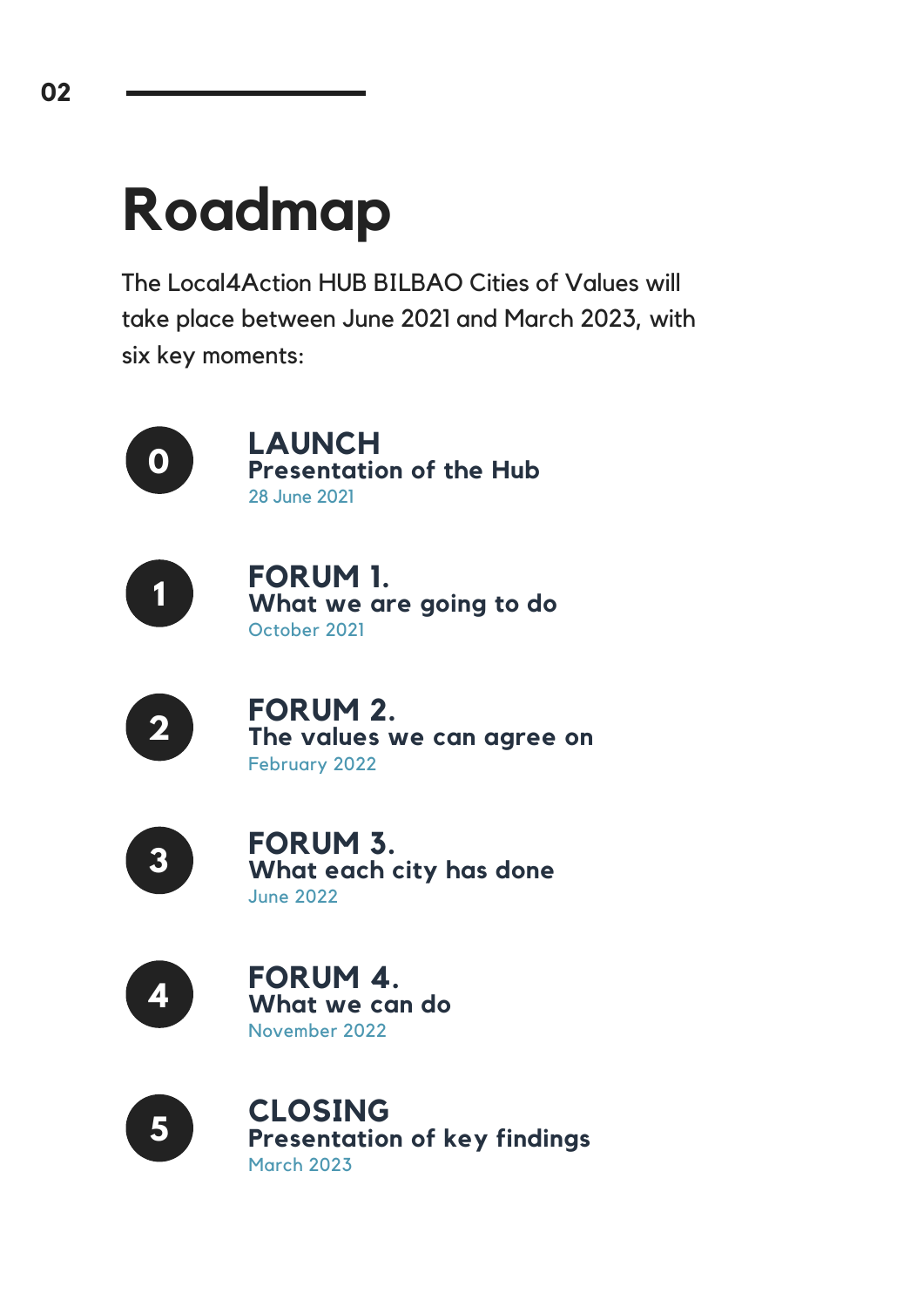#### **Forum 1. What we are going to do**

*What is a City of Values? Why a City of Values? What for a City of Values? How a City of Values?*

*Case of Bibao - City of Values*



**OUTPUT** 

**Manifesto of Values**

#### **Forum 2.**

#### **Values we can agree on**

*What is a Charter of Values? Why a Charter of Values? How to make a Charter of Values?*

*Case of Bibao - Charter of Values*



**OUTPUT** 

**Charter of Values**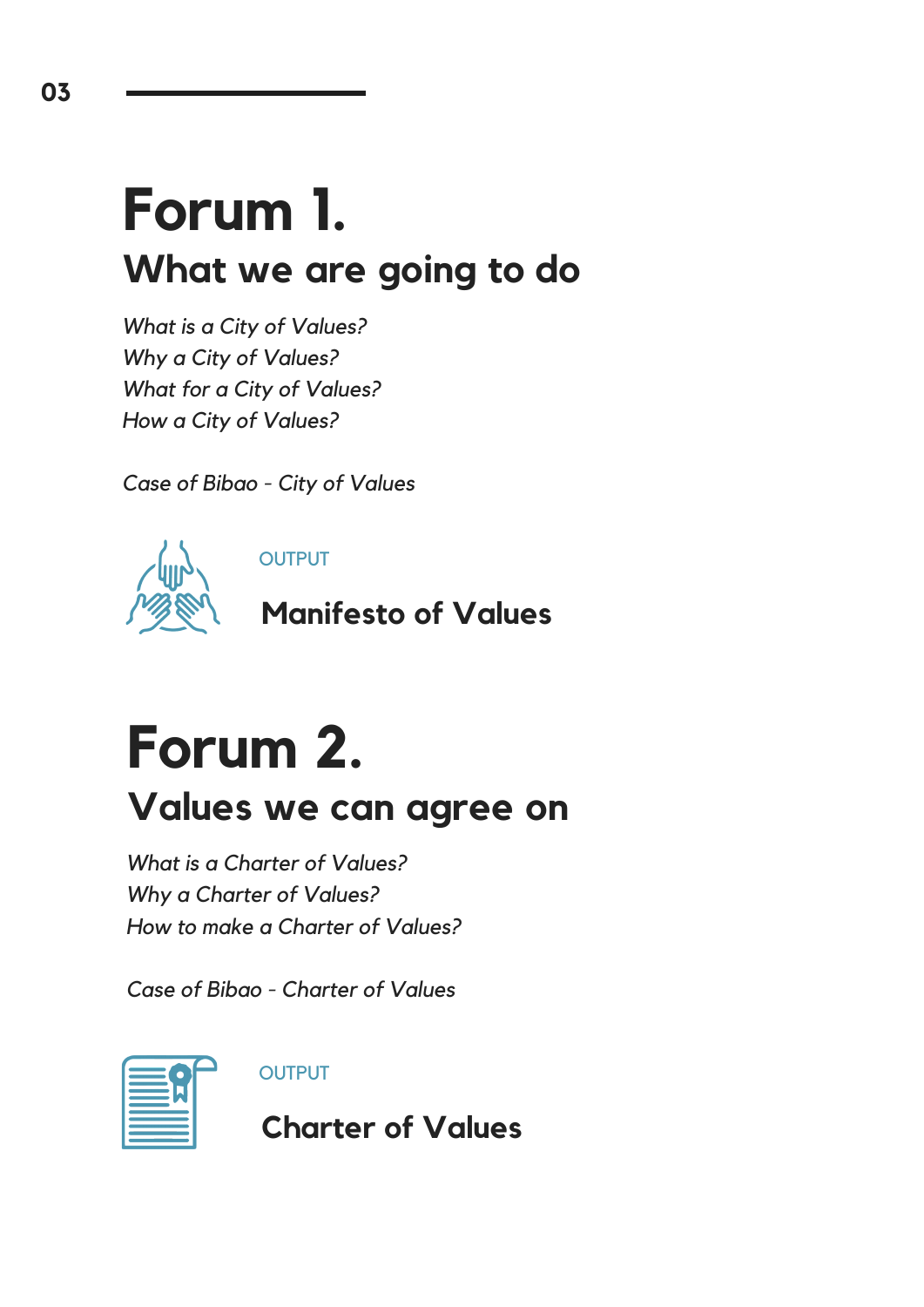#### **Forum 3. What each city has done**

*What has the local council or local government done for the development of shared values? What have other social entities done for the development of shared values in our city?*

*Presentations by cities and local governments*



**OUTPUT** 

**Catalogue of Inspiring Practices**

#### **Forum 4.**

**What we can do**

*What is an Agenda of Values? Why an Agenda of Values? How to make an Agenda of Values?*

*Case of Bibao - Agenda of Values*

**OUTPUT** 

**Agenda of Values**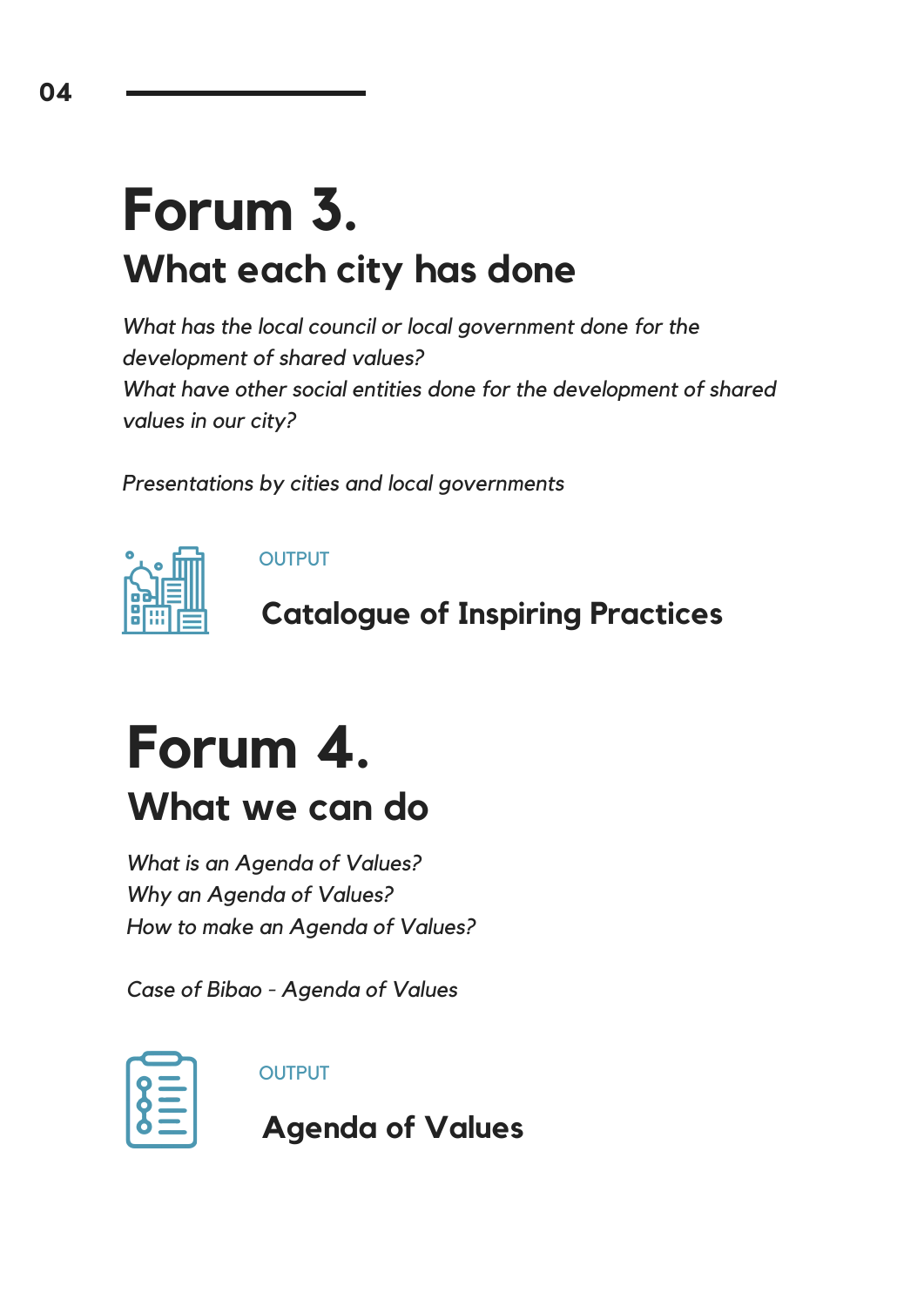## **Each forum...**

will be developed through a 3-step process



#### **Pre-forum worksheets**

Prior to each forum, participant cities will receive a pre-forum worksheet that will need to be submitted in advance of the Forum.



#### **Forum**

During the forum, the topics introduced in the pre-forum worksheets will be worked out collaboratively with other participant cities.



#### **Post-forum feedback**

After the forum, the Academic Secretariat of the organising city, Bilbao, will share the different outputs of the forums with all the participant cities.